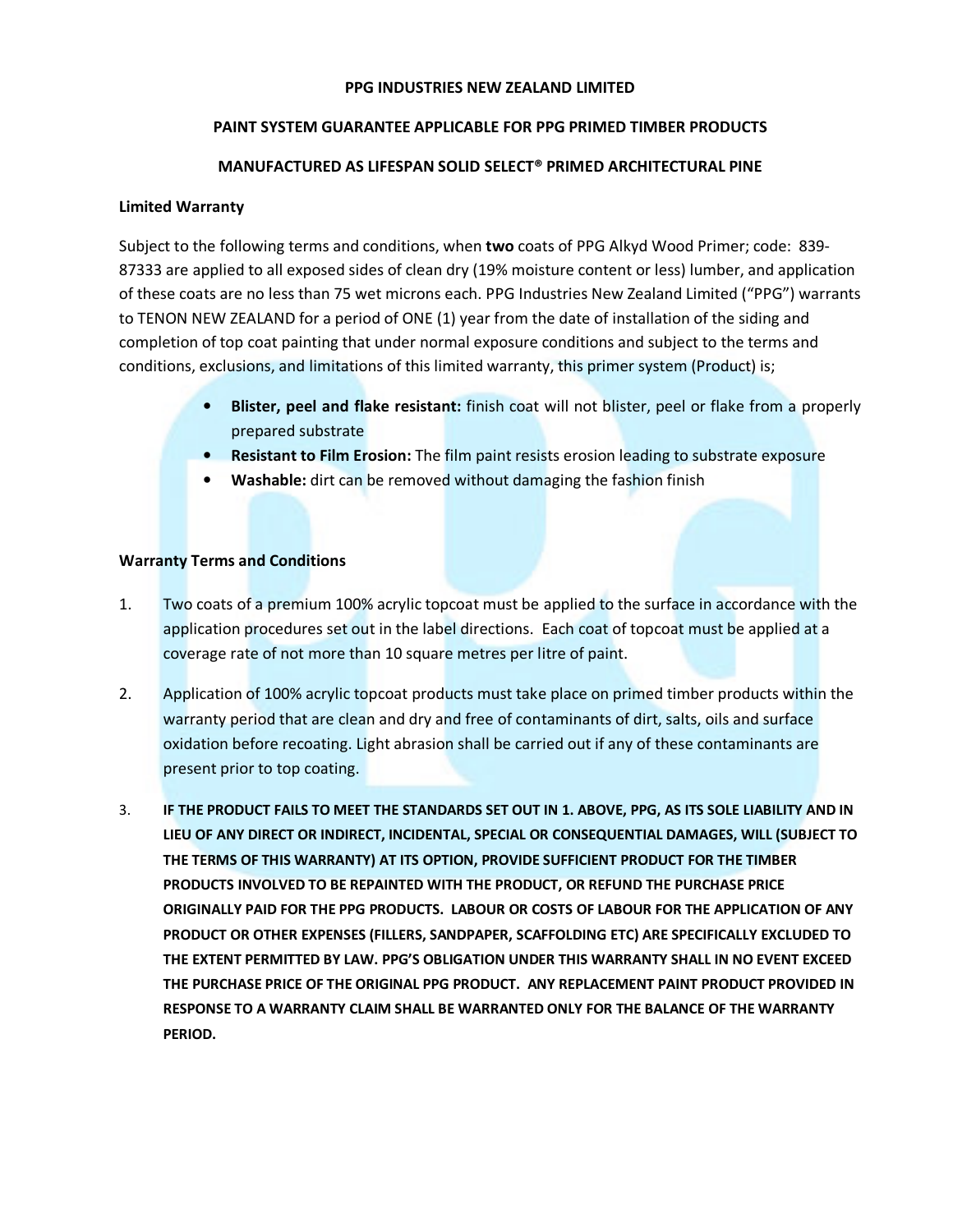- 4. Further, the warranty **does not** apply or extend to:
	- (a) damage or failure caused by improper application of the primer to the primed timber products, failure to adhere to applicable surface preparation and application procedures, or failure to take appropriate quality control measures, in relation to the application of the primer to the timber products;
	- (b) damage or failure caused by excessive warping, cupping, splitting, cracking and shrinkage of primed timber products, breakdown of underlying substrate; falling objects; faulty or improper storage and installation; lack of proper maintenance; accidental damage; structural defects; fire, lightening, hurricane, tornado, windstorm, earthquake, hail or other acts of God; harmful chemicals, including harmful cleaning compounds, surface deterioration due to air pollution; misuse; abuse; vandalism; mildew accumulation; scratching; abrading or misuse/abuse of prefinished product after application;
	- (c) extractive bleeding, and efflorescence;
	- (d) damage or failure caused by chemical or preservative treatment of the timber or by any chemicals, - preservatives or solvents used in the treatment of timber.
- 5. Except as set out in this guarantee PPG makes no other express nor implied warranties in relation to the PPG Product or the painted timber products and any such warranties are expressly excluded to the extent permitted by law. PPG specifically disclaims any implied warranties to the extent permitted by law. PPG shall have no liability under this warranty unless these warranty terms and conditions have been strictly followed and complied with.

#### Claims

- 6. To make a claim under this warranty contact your PPG sales representative on the number below.
	- NZ 0800 774-272
- 7. When making a claim, you must supply proof that the alleged defective coating is PPG New Zealand Alkyd Primer, and the date of its purchase. In addition, you must be able to provide access to the structure where the PPG Product has been used in order to permit PPG's representatives to inspect it, take samples and photograph it.
- 8. This warranty is given in favour of Tenon New Zealand. It cannot be transferred and is not given in favour of any other party.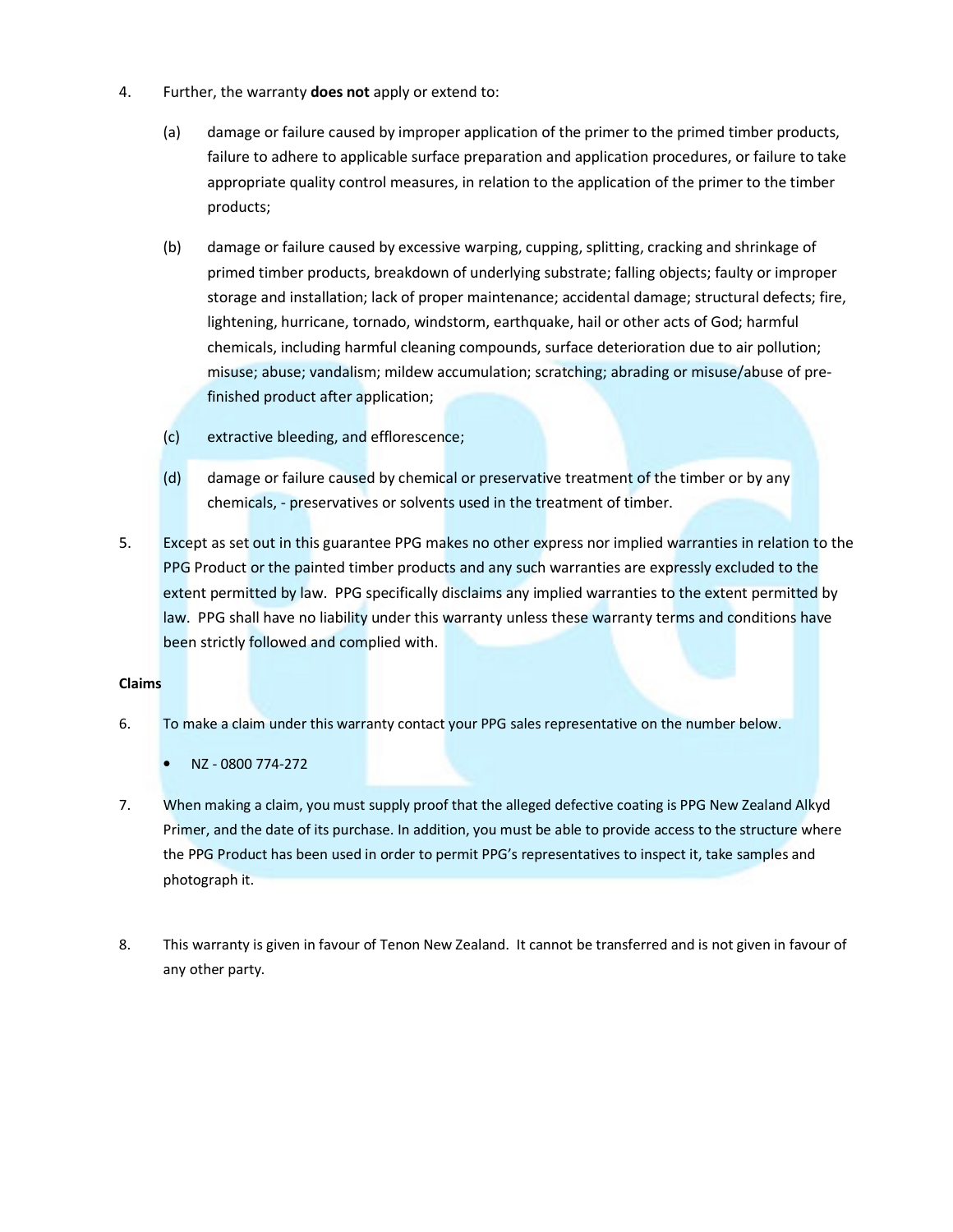## SPECIFICATIONS FOR PAINTING LIFESPAN SELECT® PRIMED ARCHITECTURAL PINE

## KEEP COVERED UNTIL READY FOR USE

- 1. Fill all nail holes with an exterior filler as per manufacturer's directions. Note that some fillers do not require priming before use
- 2. Remove surface contamination and wash with clean water
- 3. If the primed timber has been exposed to the weather for extended periods and is affected by surface contaminants including dirt, oils or surface oxidation then lightly sand to remove these contaminants. Prime any base timber rub through areas using a premium brand oil-based primer.
- 4. When using acrylic topcoat, apply two (2) coats of a premium brand acrylic topcoat as per label directions
- 5. When using oil based topcoat, apply two (2) coats of a premium brand alkyd topcoat as per label directions

Notes:

- Resin may bleed from wood in hot, sheltered conditions. To reduce the risk of this occurring it is advisable to paint in light colours and follow the above instructions
- For better results it is recommended that a good quality acrylic undercoat is used before topcoating

TOPCOAT PAINT SYSTEMS ARE SEPERATELY AVAILABLE FROM PPG ARCHITECTURAL DIVISIONS. A RANGE OF TOPCOATING OPTIONS IS OUTLINED OVERLEAF. FOR FURTHER DETAILS OF THIS GUARANTEE CONTACT PPG CUSTOMER SUPPORT BEFORE PAINTING AS FOLLOWS:

Phone (United States): 1-800-441-9695